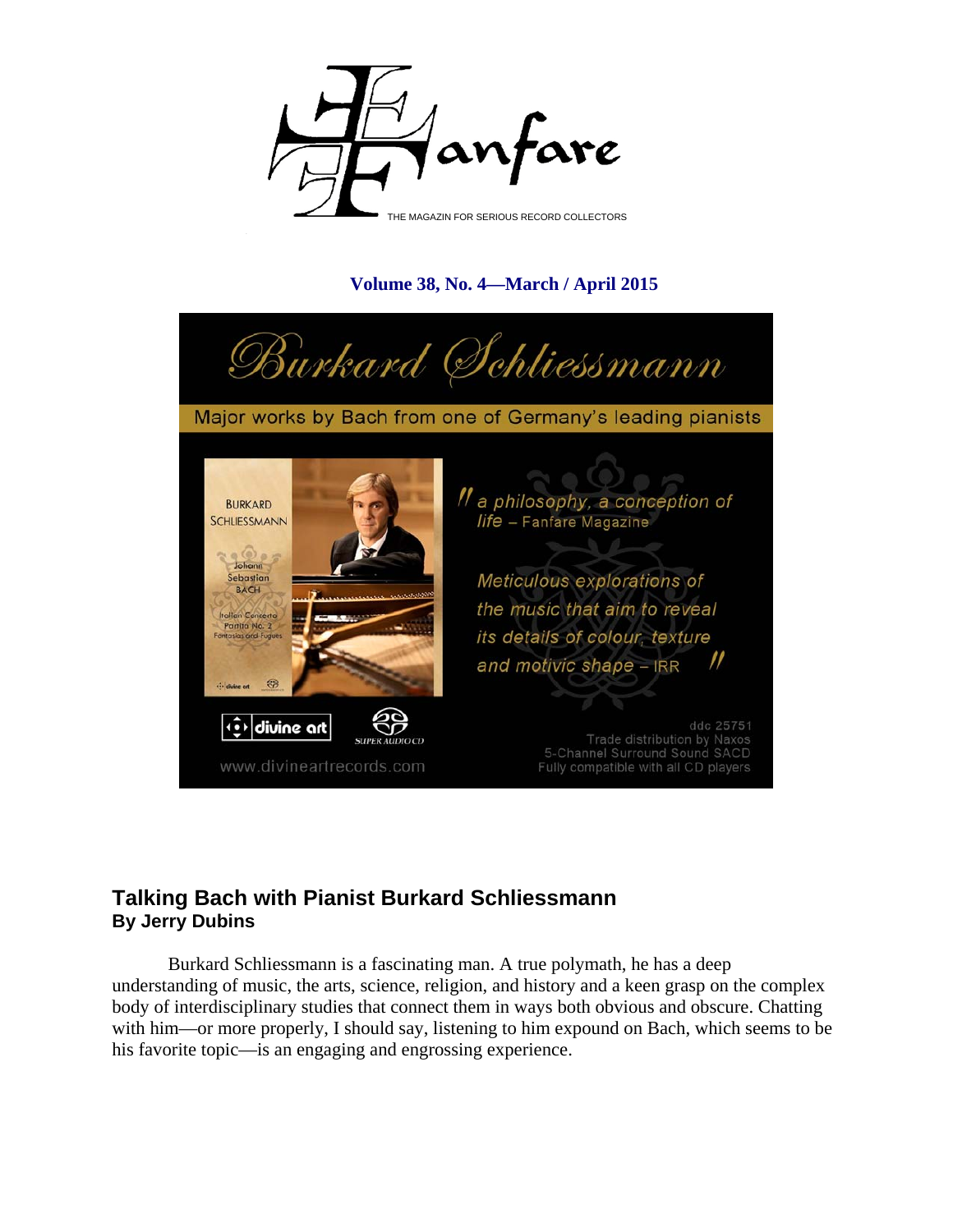But the interests of this extraordinarily gifted and diversified German-born artist are wide-ranging. As a professional scuba diver, he serves as an Ambassador for the "Protecting of Our Ocean Planet" program of the  $\parallel$  HYPERLINK

"http://en.wikipedia.org/wiki/Project\_AWARE" \o "Project AWARE" \[ Project AWARE Foundation<sup> $\perp$ </sup>, projectaware.org; and as a student of nature he has become quite an accomplished photographer.

Graduating with a Master's degree from Frankfurt's University of Music and Performing Arts, Schliessmann studied in his youth under one of the last students of the legendary Helmut Walcha, and later participated in master classes conducted by Shura Cherkassky and Bruno Leonardo Gelber. By age 21, Schliessmann had committed to memory and played the complete organ works of Bach; and to this day, Bach remains Schliessmann's greatest passion, though he waxes almost as passionate on Chopin and Schumann.

Burkard has been interviewed three times before in Fanfare, the first time by Peter Rabinowitz in 27:4 in a conversation that centered largely on the pianist's Chopin and Schumann albums for Bayer Records. In a second interview, this time, with James Reel in 31:3, Burkard spoke at length about his approach to Bach's Goldberg Variations on his then new SACD, also for Bayer. And in yet a third interview in 33:5, titled "Cannons Camouflaged by Flowers," again with Rabinowitz as in the first interview, Schliessmann spoke of his "Chopin-Schumann Anniversary Edition 2010."

For this fourth interview, once again, the topic is mainly Bach, for Burkard has just released a brand new SACD album, this time on the Divine Art label, containing a program of Bach's keyboard works.

Jerry: Burkard, let me begin here: You mention early study with a student of the great Helmut Walcha. For as long as I can remember, I've had Walcha's recordings of almost all of Bach's harpsichord works in my collection on EMI Japanese import discs, and on the Arkiv label I have Walcha's *The Art of Fugue*. I mention this because we have a Hall of Fame section in the magazine to which we submit past recordings, reviewed or not, that we believe have special merit and deserve special recognition. Walcha's *The Art of Fugue* was one of my Hall of Fame picks, one of only two or three I've submitted in my 12 years with *Fanfare*. Tell me why *you* think Walcha's Bach is special and how it has influenced your own interpretations.

Burkard: Already by the age of 21, I played the complete organ works of Bach—and this by memory. As a child and youngster, I had been taught by one of the last master-students of the legendary Helmut Walcha, and I completely had been affected by this style of insight into Bach and the the musics's internal structures. This method of regarding the independent coherence of all the voices gave me a special comprehension of Bach and his philosophy.

Lastly, one can say that I have been growing up with Bach, even to this day. If you understand the free organ works (preludes, toccatas, fugues), the chorales, and especially the trio sonatas, you have an insight into Bach that others don't have. Especially the soloistic and independent leadings of the three voices of the trio sonatas is artistically the major aim of an organist; and already in the *Orgelbüchlein*, Part 5 of the Peters Edition, shows Bach in all his structural and emotional effects.

Albert Schweitzer described the *Orgelbüchlein* as something where the tonal speech of Bach is unbeatable. The comprehension of the organ-Bach is an understanding of the counterpoint and the polyphonic structures, and the coherence of Bach himself. Indeed, Walcha's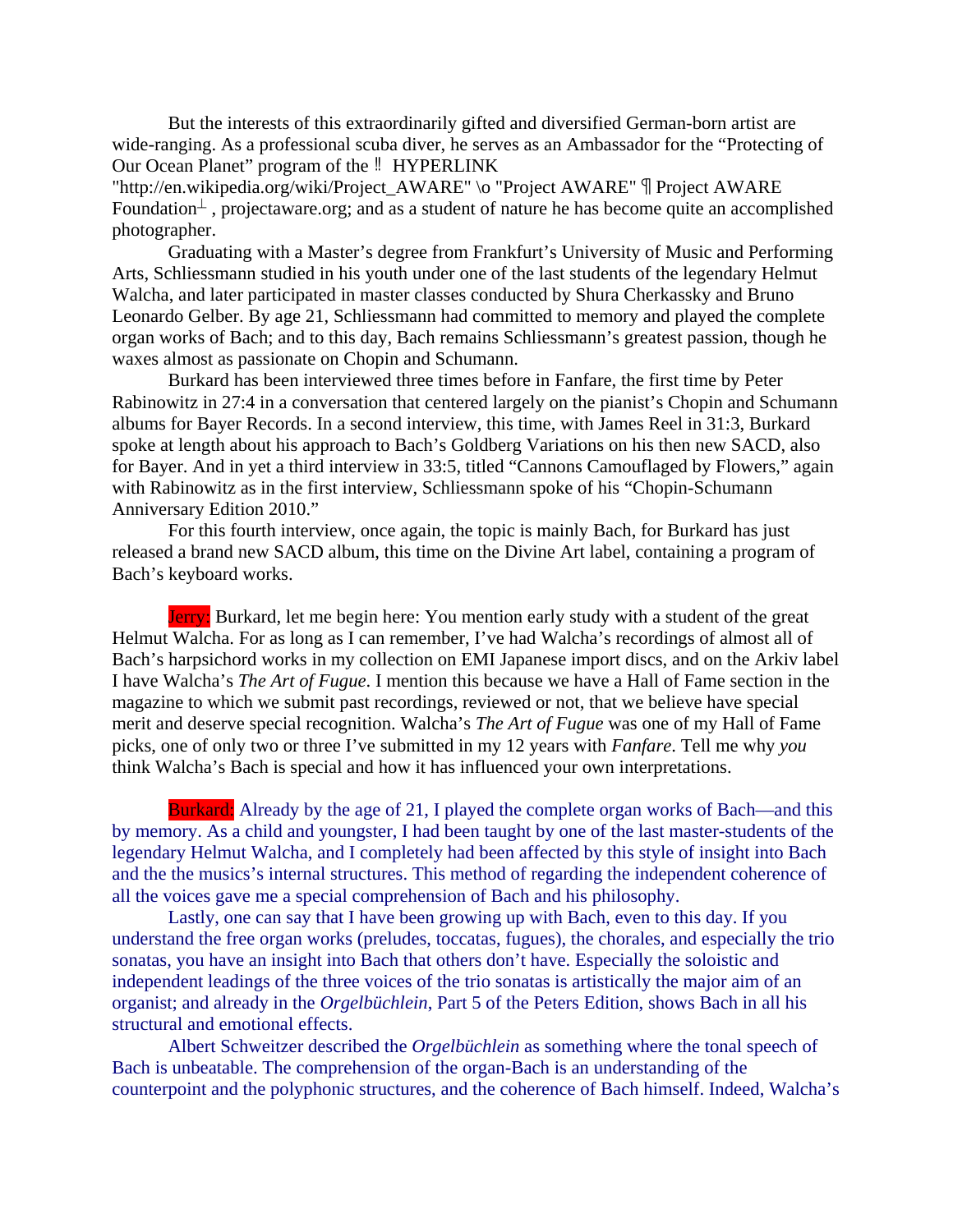interpretation of *The Art of Fugue* is a touchstoune in the history of the interpretation of this work, unique in his overwhelming clarity and insights into the polyphonic structures, but also as a result of an aspect, which I personally call—also in view to my own and personal approach to Bach—*the aspect of human reality.*

Very classical in strength of speed and architectural proportions, he pointed out the polyphonic structures in an enlightened but moreover especially *humanistic* way, in a much smoother and more elegant way than Glenn Gould on the piano. But I believe this result is also connected to a conviction of Walcha himself, who believed in the truth of several parameters: truth of sound, truth of interpretation, and truth of instrument: The Grand Organ of the St. Laurenskeerk in Alkmaar and the acoustic possibilities of this hall were just right to merge all of these artistic ideals into one big culmination and synthesis. Indeed, Walcha's interpretation of *The Art of Fugue* also would be *my* choice for my the Hall of Fame.

Jerry: In very different ways and for different reasons, Glenn Gould's Bach has perhaps been even more influential than Walcha's. Gould actually represents a dividing line between the old and the new in the approach to playing Bach. I don't think there's a keyboard player today, whether on harpsichord or piano, whose interpretive approach to Bach's music has not been profoundly influenced by Gould. It's as if there's B.G. (Before Gould)—Wanda Landowska, Rosalyn Tureck, Eunice Norton, and Claudio Arrau—and A.G. (After Gould)—all those that followed. It's like that comment Brahms made about how difficult it was to write a symphony with "the tramp of the giant" [Beethoven] behind him. In what ways and to what extent, if at all, do you feel your own interpretive approach has been influenced by Gould?

Burkard: Well, I confess that I'm deeply impressed by the clarity of Gould. Pogorelich, who I believe, once said in his early years, that "before himself there only have been three outstanding pianists: Horowitz for his hyper-virtuosity, Michelangeli for his singular sound, and touch, and Gould for his clarity ..." But in my complete approach I'm not influenced by Glenn Gould, though that doesn't mean I second-guess him. But one also has to realize that Gould had been at a very special and also sensitive point in time where he was forced to play Bach in this "radicalized manner."

To approach Bach, one has to realize that 100 years after Bach's death, Bach and his music had been totally forgotten. Even while he was still alive, Bach himself believed in the polyphonic power and the resulting symmetric architectures of well-proportioned music. But this had been an artificial truth—even for him. Other composers, including his sons, already composed in another style, where they found other ideals and brought new solutions to them.

The spirit of the time already had changed while Bach was still alive. Approximately eighty years later, it was Mendelssohn,who died 1847, but a few years before, had discovered Bach anew with the performance of the *St. Matthew Passion* in 1829 in Berlin. Now a new renaissance began, and the world learned to know the greatness of Bach.

To become acquainted with Bach, many transcriptions were done. But the endeavors in rediscovering Bach had been—stylistically—in a wrong direction. Among these were the orchestral transcriptions of Leopold Stokowski, and the organ interpretations of the multitalented Albert Schweitzer, who, one has to confess, had a decisive effect on the rediscovery of Bach. All performances had gone in the wrong direction: much too romantic, with a false knowledge of historic style, the wrong sound, the wrong rubato, and so on.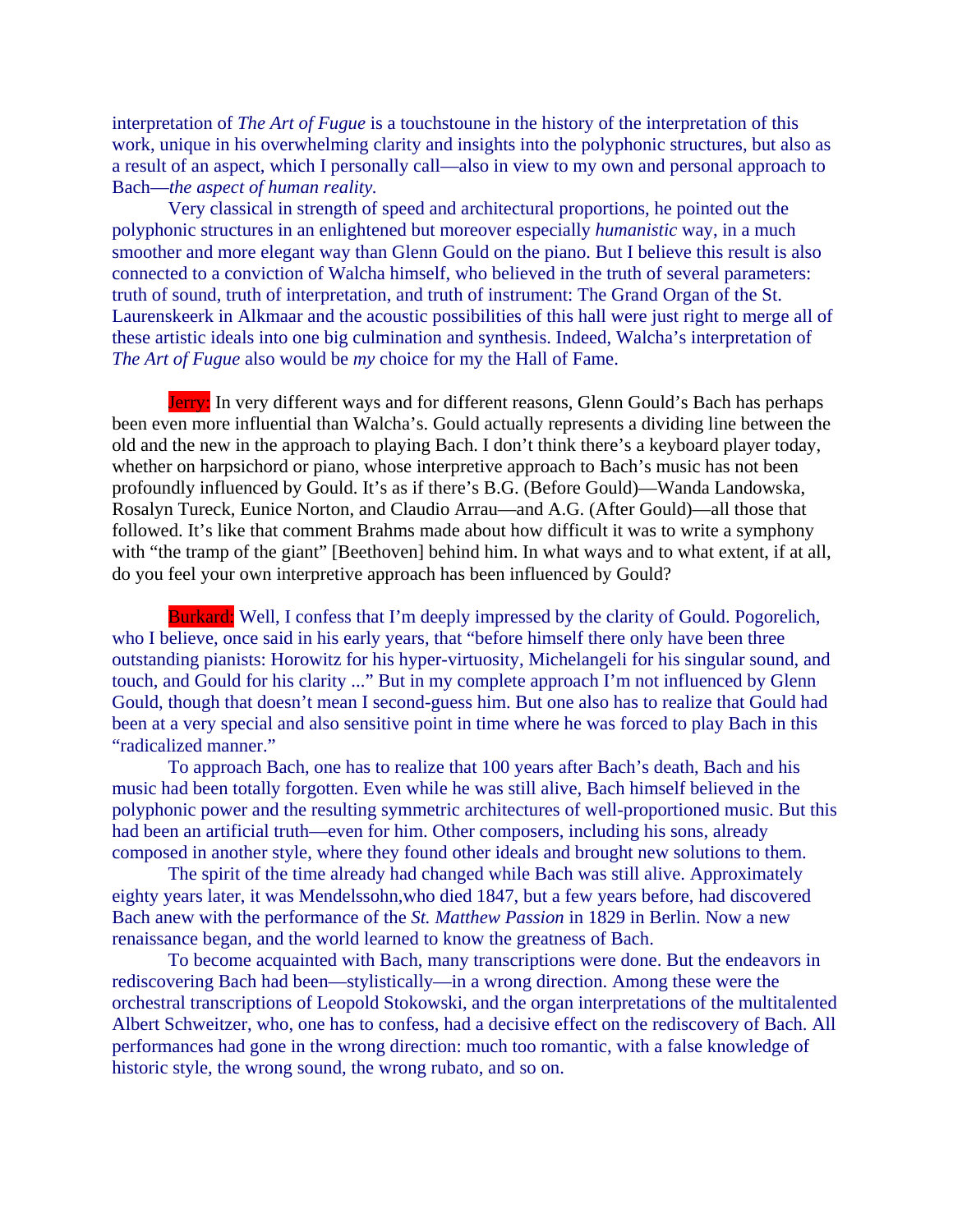The necessity of artists like Rosalyn Tureck and Glenn Gould—again more then 100 years later—has been understandable: Gould ilustrated out in the 1950s the real clarity and internal explosions of the power-filled polyphony in the best way. This extreme style, called by many of his critics, "refrigerator interpretations," had been necessary to demonstrate the right strength to bring out the architecture in the right manner, which, to a great extent, had been lost before. I'm convinced that Gould's approach was the right answer at this point in time. It's possible that Gould would have played in another way, if he'd have felt free to do so, but he seems to have felt dutybound to go this uncompromising way because it was his interpretive and artistic responsibility.

I call this history and way of interpretation the "culture of interpretation ." The ranges of Bach interpretation had become wide, and there were the defenders of the historical style and those of the much more modern romantic style. Also the performances of Bach's orchestral works and cantatas had become extreme—on one side, for example, Karl Richter, who used a big and rich-toned orchestra; on the other side, Helmut Rilling, whose Bach was much more historically oriented.

I, myself, represent the style of a Bach who was a human being with all his heights and depths, who knew life very well. My Bach is the experience of my playing the whole literature; and filling the different voices with their own life, vitality, and vividness; it's the independent speaking-until-singing of the different voices; and lastly it's a balance between pianistic virtuosity and something chamber-music-like.

I had been fascinated by Gould's explosive emotionality, which really is part of my own conception, even if today I have the possibility of another interpretation, as explained; but there are two versions that I also admire very much: those of Murray Perahia and Angela Hewitt. In the case of Hewitt, I wonder about the people she describes in interviews who come up to her and confess that they much prefer her first version of the *Well-Tempered Clavier* because they feel much more comfortable, safer, and free of risk with the "non-rubato" version, and they say they're afraid to follow the "new way. " Personally, I think it's worth a discussion whether it's good or not to make a mixture and cross-over between Gould and Backhaus (what Hewitt is doing with her second version with the *Well-Tempered Piano* from 2008), but that's between her and me. I also confess to be on the side of "risk."

But in answering and clarifying your question: no one interpretation has influenced me; moreover, my interpretation is influenced by my knowing not only the whole literature, but also by my knowing the organ-Bach and his unlimited colors. It's this richness, I hope, that I give to my listeners. It's an all-embracing conception of life. We still have to mention giants like Wanda Landowska and Marie Claire Alain, who were a great influence on Bach interpretation, but not to me personally.

Jerry: For your new album you've chosen some of Bach's most popular and oftenrecorded keyboard "hits"—the *Italian Concerto* and the *Chromatic Fantasia and Fugue*, for two. Now, I'm not going to ask you to argue the case for playing Bach on the piano as opposed to the harpsichord. That discussion was covered in your interview with James Reel. Besides, I don't think there *is* much of an argument about it anymore. "It's a done deal," as they say. My take on the matter is that there was never much validity to the debate to begin with. First, Bach lived and worked at a time when it was accepted practice for one instrument to substitute for another when the originally scored-for instrument wasn't available, and Bach himself transcribed his concertos for various instruments.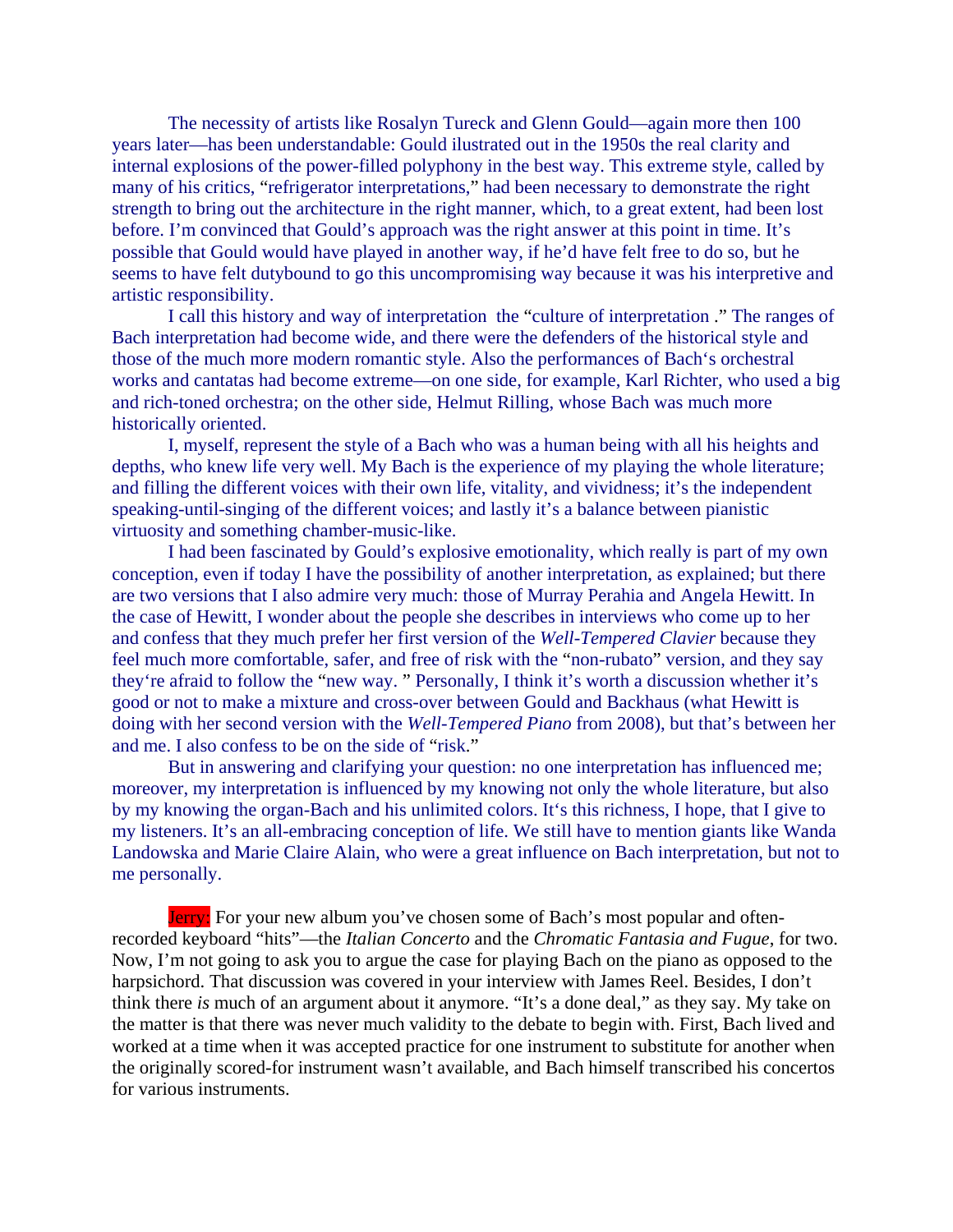But second, and more importantly, I think, is that unlike his French contemporaries, François Couperin and Jean-Philippe Rameau, whose works for keyboard are of a descriptive, *pièce caracteristiques* nature, Bach's keyboard, instrumental, and orchestral music is nonrepresentational and essentially abstract. In fact, when you get into works like the *Goldberg Variations*, *The Art of Fugue*, Book III of the *Clavier-Übung* (aka *German Organ Mass*), *A Musical Offering*, and even a work like the Chaconne from the Unaccompanied Violin Partita in D Minor, some would say the abstraction is based on number and mathematical intellection. This is why I believe Bach's works transfer so well from one instrument to another—think of the violin chaconne on guitar or *The Art of Fugue* played by a string quartet. We don't even know for sure what instrumentation was intended for *The Art of Fugue*. But my point is that because much of Bach's music—especially that for keyboard—*is* nonfigurative in nature, it's not dependent on a specific instrument for the purpose of expression or to make its point. What are your thoughts on this?

Burkard: Oh, a fascinating and challenging question. First, we're of the same mind that Bach's works have such a flexibility that they all have their own character and effect, even if they are performed on different instruments, independent of whether they are scored for a particular instrument or not. Here one can see the real genius of Bach. His music is independent of an epoch and modern for all times. For example, ff course, no doubt, his organ works sound best (and also much more to their original intent), if they are played on an adequate organ for Bach or baroque music in general. But also, they develop their truth if you perform them on a modern or even romantic instrument, like a Sauer and Ladegast organ in Germany, or in the U.S. on the great Aeolian or Skinner organs.

Of course, it's another language and character that speak here, but nevertheless in fascinating manner, especially if the interpretation is flexible enough not to force the instrument *to* Bach, but more to leave the instrument to speak in its own way. On the other hand, for example, you want to perform a major work by Max Reger, which is composed specifically for the possibilities of an organ by Sauer and Ladegast, you never will have the flexibility performing it on a typical baroque organ, though Reger himself is regarded as an epigone of Bach.

Let's take your thoughts about the version of *The Art of Fugue* played by a string quartet. Again, I express the same opinion, because in this version—my favorite is the performance by the Emerson String Quartet on DG—the chamber music character of the music comes to the fore. In the four-voice reduction of a string quartet, you are aware of the polyphonic clarity and purity as in no other version.

As to the transcriptions and arrangements for others instruments by Bach himself, yes, from one and the same work we have different versions; it was the spirit of time to do it, a phenomenon which was also consistent with the *parody method* which was used by nearly all composers. But the reality—only few know this about the background of *The Art of Fugue* and the *Musikalisches Opfer*—is the *reason* these works are not scored for specific instruments. It has to do with the fact that Bach was a member of the *Mizler'sche Societaet* (Lorenz Christoph Mizler, 1711–1778, was a pupil of Bach and founded this circle)*,* an elite group of individuals representing different areas of society, such as culture, industry, politics, and so on. For composers in the group, it was their task to demonstrate themselves regularly with new compositions, which had to be composed in a "theoretical" score, meaning not notated for any particular instruments. This is the background of the *The Art of Fugue*. Whether or not Bach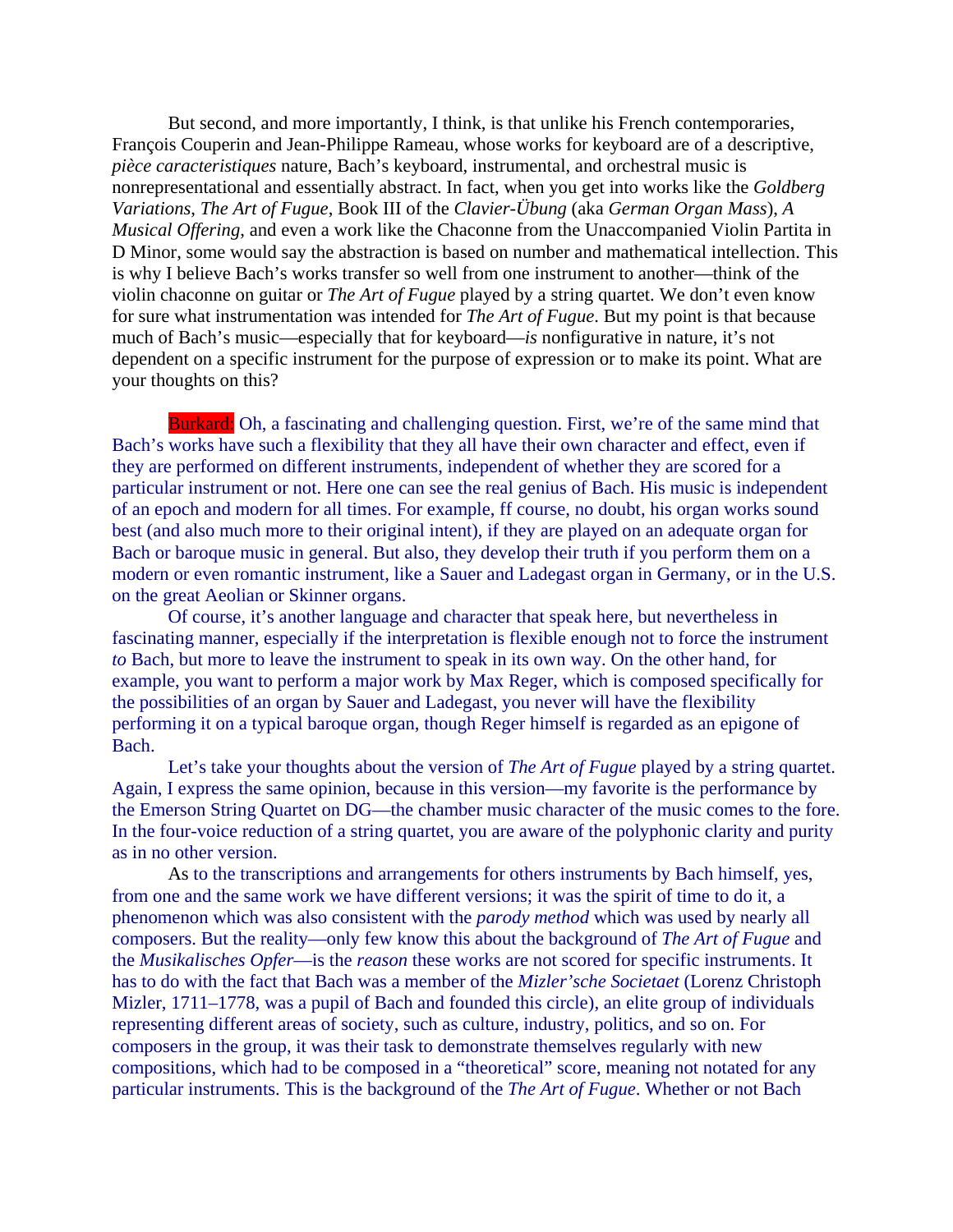wanted or preferred a specific instrumentation, to satisfy the *Mizler'sche Societaet's* guidelines, he had to produce an open score that remained "speculative."

Bach's works are a bridge linking together far more remote areas of music, and allowing every later generation to understand the musical past. They were written at the end of a major period in the history of music, and while they are rooted in the past in terms of their form and spirit, their bold divinatory treatment of their musical material means that they also point the way forward and adumbrate a future age. Ever since Bach's works were rediscovered by the Romantics in the early 19th century, their composer has been admired and hailed as the quintessential musician and as the incarnation of a supra-personal, timeless spirit in music.

It's hard to put into words this special quality about his music, not least because it is *sui generis*, and because the distance from the self, or "I," which it was almost impossible for the Romantics to grasp, was still a given for Bach as a result of the tradition in which he was working. He never spoke about himself or about his own sufferings and pleasures. His calling was sustained by a profound artistic and intuitive understanding of the nature of archetypal procedures in music and of the life and impact of the melodic line, which he had inherited from the age of Renaissance polyphony as one of the tools of his trade. With his unsurpassed ability to create the most vivid themes, Bach contrasted the older style with the newer Classical art, with its additional dimension of humanity. The mouthpiece of a higher power, he was the medium of religious revelation in his sacred works, the servant of social conventions in his secular suites, and the executor of musical developments and decisions in those "free" compositions that were not tied to a particular purpose, most notably the preludes and fugues of *The Well-Tempered Clavier*. In short, Bach's incomparable greatness rests as much on his genius as on his position and function within the history of music.

Bach's works are remarkable for the synergy arising from many different currents, a quality inspired by remote forms from the past, starting with vocal polyphony. The power associated with the independent melodic line, the primal power and impulse of all music-making continues unbroken in his music, filling his fugues with their uninterrupted thematic momentum. The architectural spirit of Gothic art is manifest in Bach's forms, achieving a sense of fulfilment that seems like reminiscence. Such forms are like bold and fantastical buildings in the imaginary space of their sound world, thereby acquiring a genuine weightlessness and timelessness. The legacy of an age that was religious in its inspiration lies primarily in the unique contribution of the transcendental, which is achieved through mystic contemplation and ecstatic uplift.

Jerry: Okay, I think we've probably spent enough time pondering philosophical issues. Let's get direct our attention now to your latest SACD recording of five well-known Bach keyboard works—the Partita No. 2 in C Minor; the *Italian Concerto*; the Fantasia and Fugue in A Minor, BWV 904; the Fantasia [Adagio] and Fugue in C Minor, BWV 906; and the *Chromatic Fantasia and Fugue*. Once again, your self-authored album note gives in-depth, detailed information about each of these works—so refreshing in an age where we're lucky to get more than a track listing with many releases today—but I'd like to do a little probing and exploring of each of these pieces with you here and now.

The Partita No. 2, of course, is one of six such works Bach published as Part I of the *Clavier-Übung*. You mention that of the six partitas, No. 2 is the only one without a concluding gigue. But in its place, we have a zany, off-the-hinges Capriccio, which, it turns out, is my favorite movement in all of Bach's partitas. A college professor I once had for a counterpoint class remarked that all the great composers had their ears screwed on backwards, and when I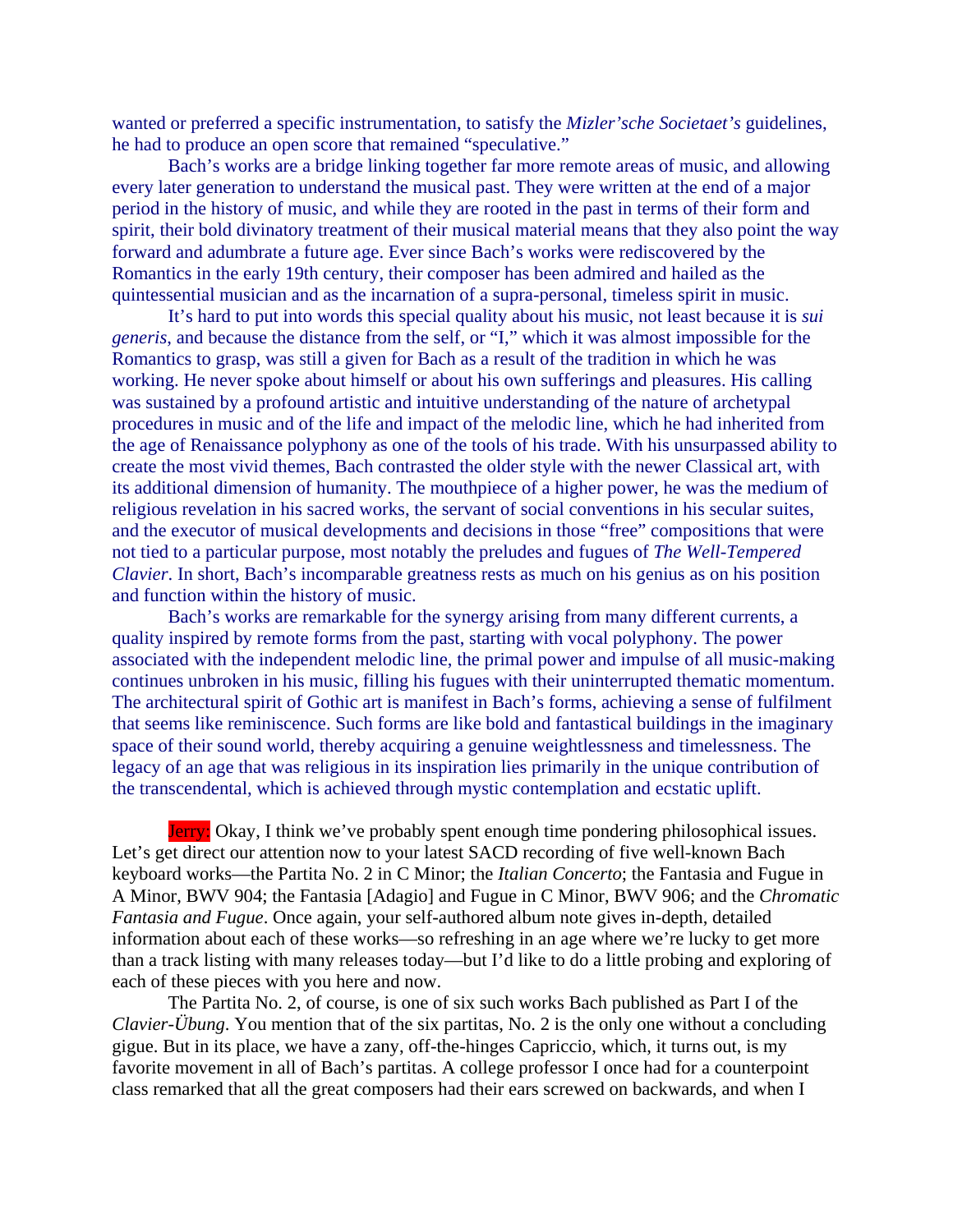listen to this Capriccio, I know what he meant. There are some of the weirdest harmonies progressions, and dissonances in this movement, and in the second half of the binary form, Bach seems to vary the craziness by turning it upside down. Can you explain a bit more about what he's up to here? To my ear, the whole thing is just so slapstick funny.

Burkard: Yes, this Capriccio is also one of my favorites, and here Bach plays with the form of music and structure. What makes it so slapstick funny are the unique combinations and variety of motifs, themes, and their reversals, especially the tenths jumps, and as you mention, the weirdest harmonies, which give the music a special mood. A better capriccio couldn't be composed than this one by Bach.

Jerry: Next up on your SACD is the *Italian Concerto*, which comprises the first half of the *Clavier-Übung*, Part II. I suppose if I wanted to make fun of Schumann again, I could say that Bach's *Italian Concerto* paints a perfect musical portrait of the Scottish highlands. But seriously, what makes it Italian? And also, why do you suppose after publishing the *Clavier-Übung*, Part I, with six quite substantial, multi-movement partitas, Bach published a second volume with only two, much shorter works, the Italian Concerto and the French Overture in B Minor, BWV 831?

Burkard: That the *Italian Concerto* is Italian is mainly a matter of the form. The form of the solo concerto was established in Italy by Giuseppe Torelli, its purpose being to pit a single instrument, or solo, against a larger body of players, the tutti or ripieno. As a medium, it was then taken up and developed by Vivaldi and others. Bach had become familiar with typical examples of the genre at a relatively early date, inspiring him to engage with it and prepare transcriptions for organ and harpsichord during his years in Weimar from 1708 to 1717. The fruits of this interest fall into two groups, the first comprising six arrangements, BWV 592–97, the second set sixteen, BWV 972–87.

In his *Italian Concerto*, Bach took this idea a stage further by using the instrument's two manuals to create a series of contrasts, clearly alluding in the process to elements developed by Vivaldi such as the ritornello theme that progressively enters on different degrees of the scale and is treated contrapuntally with the solo sections that are found between them and that are accompanied by relatively few voices. The composition as a whole may be said to flirt with the idea of being a keyboard reduction of a genuine orchestral work.

In a review that he published in 1739, Johann Adolf Scheibe, one of the first music critics in Germany, found it impossible not to admire the *Italian Concerto*: "Preeminent among published musical works is a clavier concerto of which the author is the famous Bach in Leipzig and which is in the key of F Major. Since this piece is arranged in the best possible fashion for this kind of work, I believe that it will doubtless be familiar to all great composers and experienced clavier players, as well as to amateurs of the clavier and music in general. Who is there who will not admit at once that this clavier concerto is to be regarded as a perfect model of a well-designed solo concerto? But at the present time we shall be able to name as yet very few or practically no concertos of such excellent qualities and such well-designed execution. It would take as great a master of music as Mr. Bach, who has almost alone taken possession of the clavier […], to provide us with such a piece in this form of composition."[Editor's Note: Trans. from *The Bach Reader*.]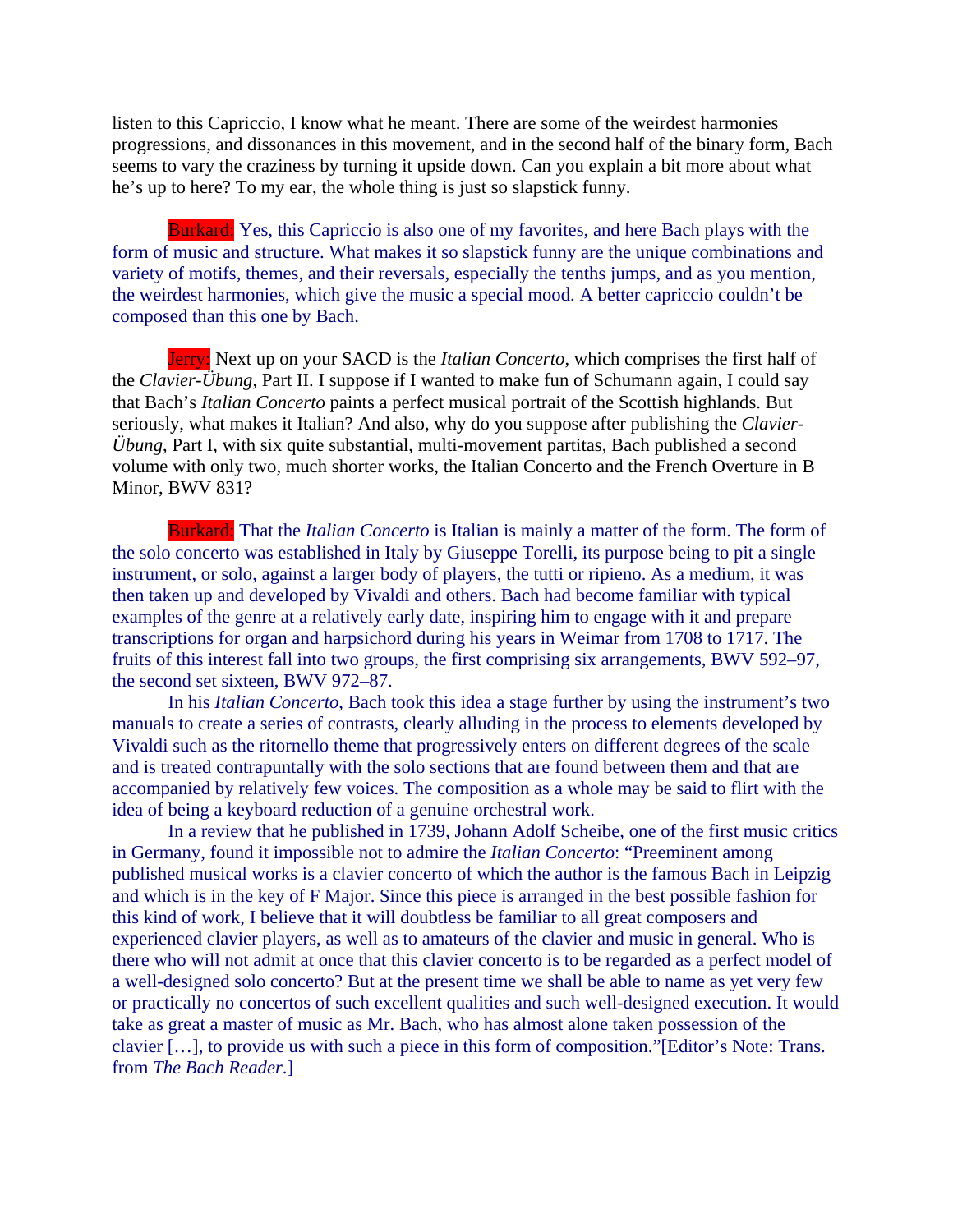It's interesting that it was a sinfonia from Georg Muffat's *Florilegium primum* of 1695 that provided Bach with his inspiration; the affinities between the thematic ideas in both works are palpable.

The introductory bars of the Italian Concerto could hardly be more affirmative and are immediately repeated in the dominant. In the solo passages it is generally the performer's right hand that takes the role of the soloist, while the left hand provides the accompaniment and occasionally contributes additional melodic material. The jewel of the piece is its slow movement, which is headed "Andante" (in other words, not too slow). A rhapsodic melody of great beauty soars freely over a highly organized and at times sequential bass. With its darker, minor-key colouring, the coda evokes a mood of oppression and somber resignation, which also lends a note of tragedy to the cantabile middle movement. This movement is arguably the one that most closely resembles one of Bach's Italian models, except that Bach writes out in full his florid embellishments rather than leaving them to the performer's imagination. Scheibe criticized Bach for doing so: "Every ornament, every little grace, and everything that one thinks of as belonging to the method of playing, he expresses completely in notes; and this not only takes away from his pieces the beauty of harmony, but completely covers the melody throughout."

As to why Bach published a second volume of the *Clavier-Übung* with only two, much shorter works, the *Italian Concerto* and the *French Overture* in B Minor, BWV 831, the answer can be no more than speculation. But the fact is that the title *Clavier-Übung* mustn't be confused with or even mistaken for "etudes" or a compositional treatise. It's much more the fact that titles like these had been commonly applied to "use music" of the time and epoch.

Jerry: BWV 904, the Fantasia and Fugue in A Minor, falls into a catchall category of works for solo keyboard that encompass BWV numbers 846 through 962, and include preludes, fugues, fantasias, and toccatas. The A-Minor Fantasia and Fugue, and the next number of your disc, the Fantasia [Adagio] and its unfinished Fugue in C Minor, BWV 906 falls into the same category. Can you explain a bit more about the interpolated Adagio, which I understand from your notes is Bach's own arrangement of the Adagio movement from his G-Major Unaccompanied Violin Sonata. You say that Busoni provided a completion to the unfinished fugue and inserted the Adagio movement between the Fantasia and the Fugue to create a threemovement structure. So you adopted Busoni's edition for your recording? Do I have that right?

Burkard: Yes, an absolute masterpiece from Bach's years of maturity is the Fantasia in C Minor, BWV 906, which was written towards the end of the 1730s. Here Bach explores the world of Neapolitan keyboard music created by Alessandro and Domenico Scarlatti, one of the principal effects of which was the crossing of the performer's hands. Succinct in terms of its motivic and thematic writing and filled with a sense of intense motoric urgency, the Fantasia reflects its composer's engagement with Classical sonata form. The first subject-group is followed by a much calmer episode that serves as a second subject, while the development section gives way to a foreshortened recapitulation. It's regrettable that the ensuing fugue remained unfinished; at least it has come down to us in only an incomplete form. Wholly unique, it is cast, rather, in the form of a fantasia and sets out to explore a world of such unprecedented novelty that we might be forgiven for thinking that this was an experimental study rather than a piece intended for publication. Note in particular the bold chromatic progressions and examples of contrary motion, to say nothing of the work's audacious harmonic writing. Whereas the first part of the fugue is unquestionably by Bach, the authorship of the second, more diffuse, section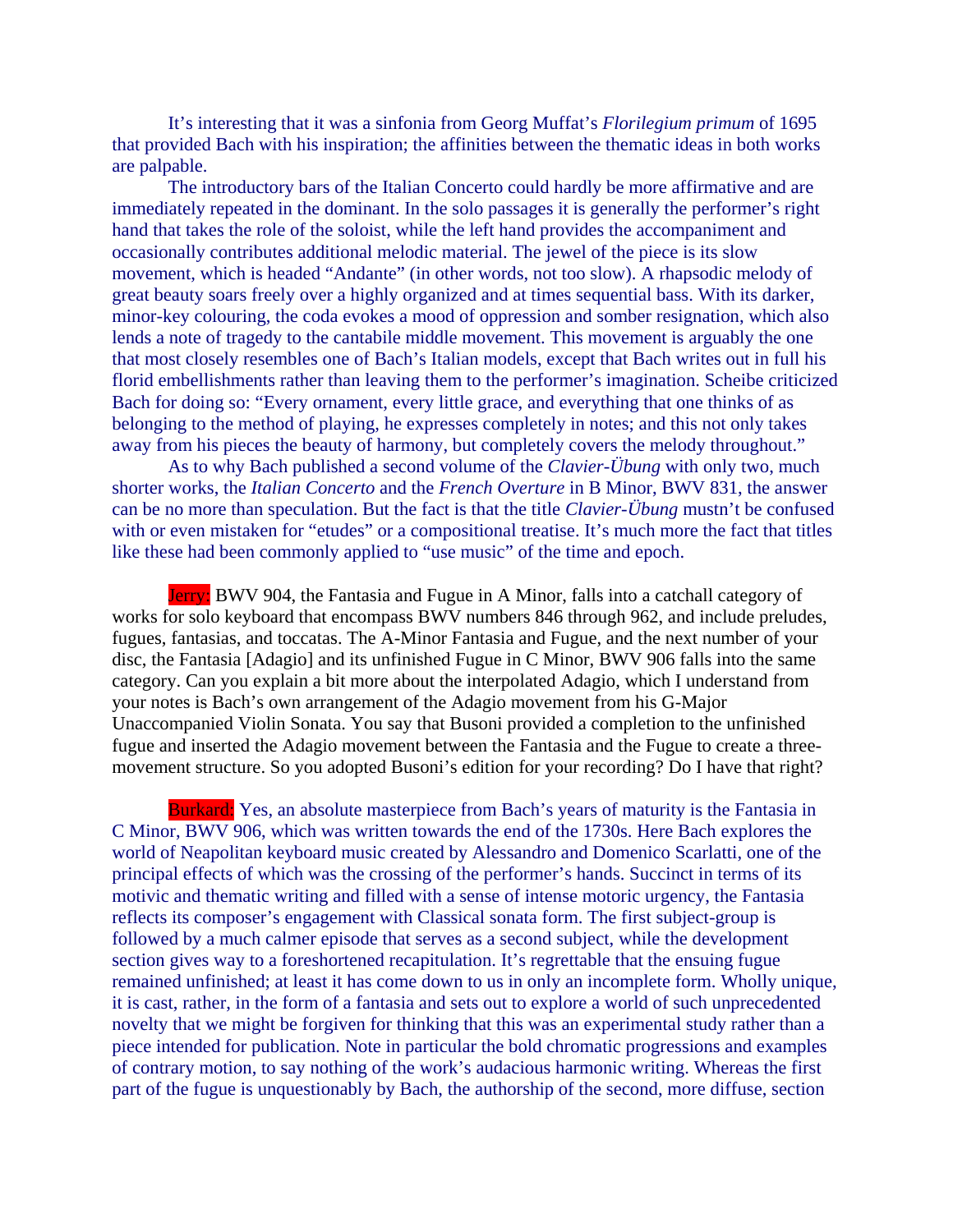is uncertain. Ferruccio Busoni completed the fugue, extending its original forty-seven bars to ninety-six with a display of contrapuntal mastery. In order to achieve the inner cohesion of a three-movement sonata-like work, he also interpolated between the Fantasia and Fugue the Adagio in G major, BWV 968, which Bach himself had arranged from his Third Sonata for Unaccompanied Violin, BWV 1005. The source of this arrangement is an autograph manuscript by Johann Christoph Altnickol headed "SONATA per il CEMBALO Solo del Sigre J. S. Bach," although, stylistically speaking, the arrangement tends, rather, to point in the direction of the generation of Bach's sons, notably Wilhelm Friedemann Bach. But it is possible that the arranger was Altnickol himself. Whatever the answer, the arrangement is a fine example of the way in which a violin piece could be adapted for a keyboard of the time. The low register of the writing may be due to the fact that the following movements of the violin sonata were also intended to be transcribed without violating their melodic line, but it may also be an argument in favor of the use of a particular instrument such as a lute-harpsichord.

I only followed the idea of Busoni to interpolate the *Adagio* as a "completion" of this unfinished work, and to give an impression (or even illusion?) of a complete "three-movement" work in the manner of Scarlatti. But the transcription of the *Adagio* itself is either Bach's original, perhaps Wilhelm Friedemann, or even Bach's son-in-law, Altnickol.

Jerry: Every time I hear the *Chromatic Fantasia and Fugue*, I imagine Bach saying to his students, "Und here, kinder, ist vat you can do mit der fully diminished seventh chord." It may be true that there's nothing else like it in Bach's output—it's unique among his works—but given Bach's comprehensive knowledge of the music that came before him, and his summing up of the entire Baroque era, don't you think he was aware of the precedents for this sort of thing in the early 17th-century florid and often fanciful keyboard and lute capriccios and toccatas by Frescobaldi?

Burkard: Indeed, as one of the high points of Bach's output for the keyboard, and also as a special case within that group of works, the *Chromatic Fantasia and Fugue* in D Minor, BWV 903, has always enjoyed particular acclaim. The piece is believed to date from Bach's years in Cöthen from 1717 to 1723, and inspired Forkel to comment: "I have taken infinite pains to discover another piece of this kind by Bach, but in vain. This fantasia is unique, and never had its like." And Forkel was to be proved right, for BWV 903 is rightly regarded by performers and listeners alike as one of the high points of Bach's whole output as a keyboard composer. The fact that the Fantasia's popularity is not limited to our own age or even to the Bach revival of the 19th century, but dates back to the composer's own day, is clear from the high opinion of it expressed by his contemporaries. Wilhelm Friedemann even predicted that it would "remain beautiful for all ages," a prediction that holds true today.

The work's key of D Minor recalls the no less popular Toccata and Fugue for organ, BWV 565, and the same is true of its free form, which reflects Bach's artistry as an improviser. The autograph score of the *Chromatic Fantasia* is no longer extant, making it difficult, if not impossible, to date the work with any accuracy; but from 1730 onwards Bach set his pupils the task of writing it out, which at least provides us with a *terminus ante quem*.

The uniqueness of the Fantasia rests on its exuberant chromaticisms, which convey a feeling of infinity through the extensive use of enharmonic change, to say nothing of all the suspensions and passing notes, in that way inducing a state of weightlessness in the listener. No less important is the immediacy of the music's expressive language, thanks in no small part to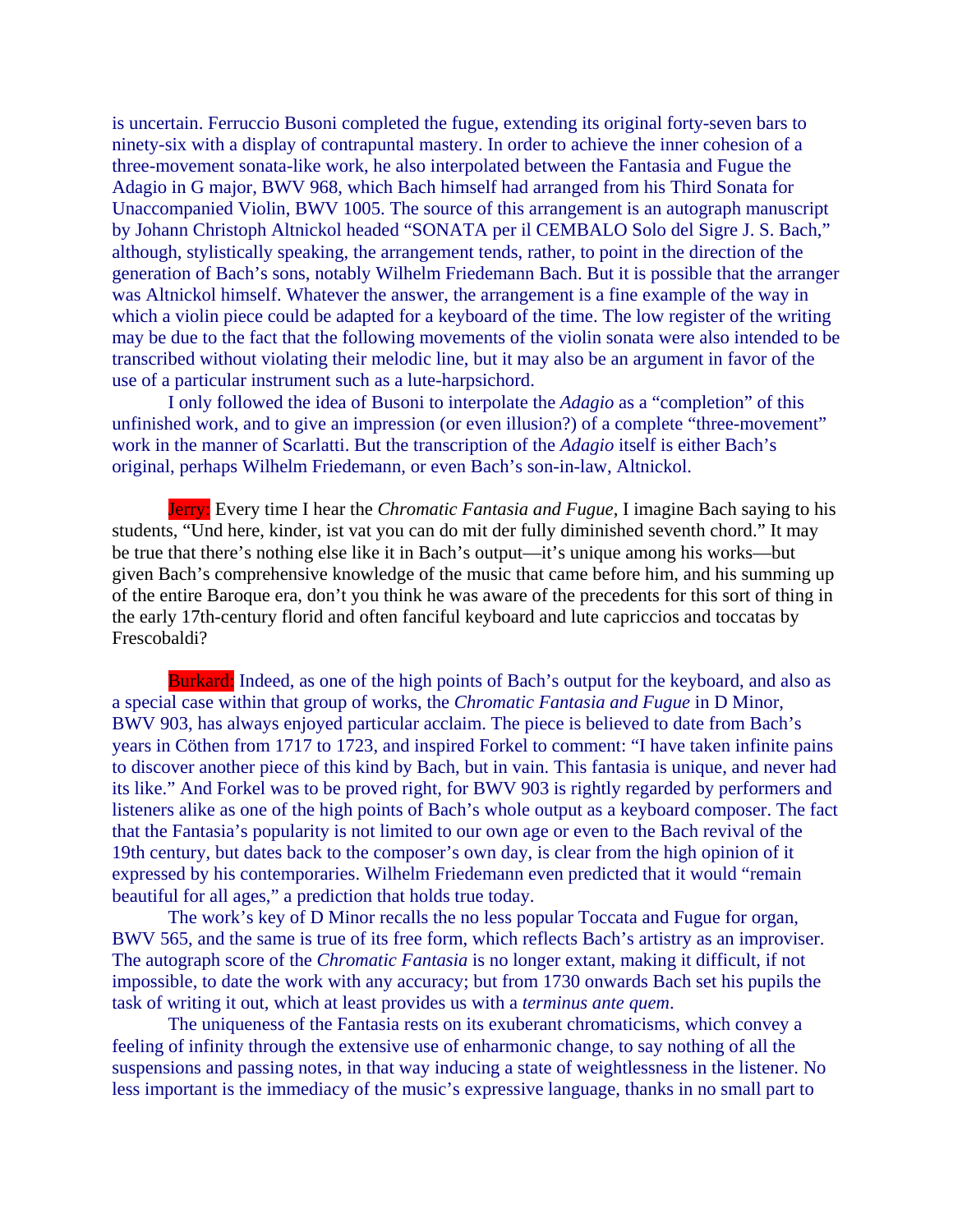the privileged position accorded to a recitative-like passage located at the very center of the work. The chromatic modulations speak a language all their own and recall the religiously inspired rhetoric of grief and mourning that invites an attitude of calm resignation that was to be found at a later date in the music of Liszt. But the anguished chromaticisms also create a sense of erotic tension that invites comparisons with Wagner's Tristanesque harmonies, where the excesses and liberties found in Wagner's chromatic procedures achieve a unique degree of expressiveness and a personal intimacy in terms of a musical language that points in the direction of the mysterious and the metaphysical.

The ending of the Fantasia is unique. A five-bar coda over a pedal point on D, it features a series of chords of a diminished seventh descending over the span of an octave, the scales of each figure being varied with filigree delicacy and accompanied by playful ornamental figures in the upper voice. It is from this sense of sinking into a feeling of gloomy resignation and rampant imagination that the subject of the ensuing fugue emerges, a line that rises stepwise from A to C.

Just as the final section of the Fantasia harnesses together such remote keys as BΙ Minor and CΤ Minor, so in the central section of the Fugue, Bach goes beyond fixed key relationships, which has real consequences for the listener. It becomes difficult to follow the directions in which the modulations and harmonies are going. Bach introduces his subject, which is, however, not fully chromatic, in B Minor in bars 76–83, then in E Minor in bars 90–97, combining both entries with a modulation to a particularly remote tonality.

"Well-tempered" tuning was not the only reason why music systems developed as they did at this period. Chromatic and enharmonic procedures involving a playful approach to tonality, thus allowing composers to demonstrate both their boldness and their abilities, were by no means unusual in the vocal and keyboard music of the time. The famous exchange of cantatas between Gasparini and Alessandro Scarlatti in 1712 is merely one example among many. The flamboyance of Bach's bold harmonic writing, in conjunction with the highly virtuosic aspects of the *Chromatic Fantasia and Fugue* have encouraged performers to emphasize these elements in concerts and in arrangements.

In the 19th century the *Chromatic Fantasia and Fugue* was a classic example of the Romantics' approach to Bach. One of the founders of the Bach revival, Felix Mendelssohn performed the Fantasia at two concerts in the Leipzig Gewandhaus in February 1840 and January 1841, firing his audience with tremendous enthusiasm. He himself attributed the impact of his performance to his free interpretation of the arpeggios in the Fantasia and to his ability to exploit the effects of one of the grand pianos of the time, using differentiated dynamics, picking out the top notes, overusing the sustaining pedal and doubling the bass notes. This interpretation became the model for the second movement (Adagio) of Mendelssohn's Second Cello Sonata, op. 58, of 1841–1843, in which the top notes of the arpeggio in the piano spell out a chorale melody while the cello plays an extended recitative recalling the recitative from Bach's *Chromatic Fantasia*, and even quoting the final bars of this last-named work.

This Romantic interpretation proved influential. As a young virtuoso, Johannes Brahms used to launch his concerts with the *Chromatic Fantasia*, while Liszt, too, performed the work at his recitals. Max Reger even prepared an organ arrangement. Bach's highly expressive work, which is surely one of his most personal, has retained its fascination across the centuries. It has also been frequently reprinted with interpretative additions and performing markings. In his own edition of the work, the Romantic Bach interpreter Ferruccio Busoni drew a distinction between the final passage as the coda and the recitative.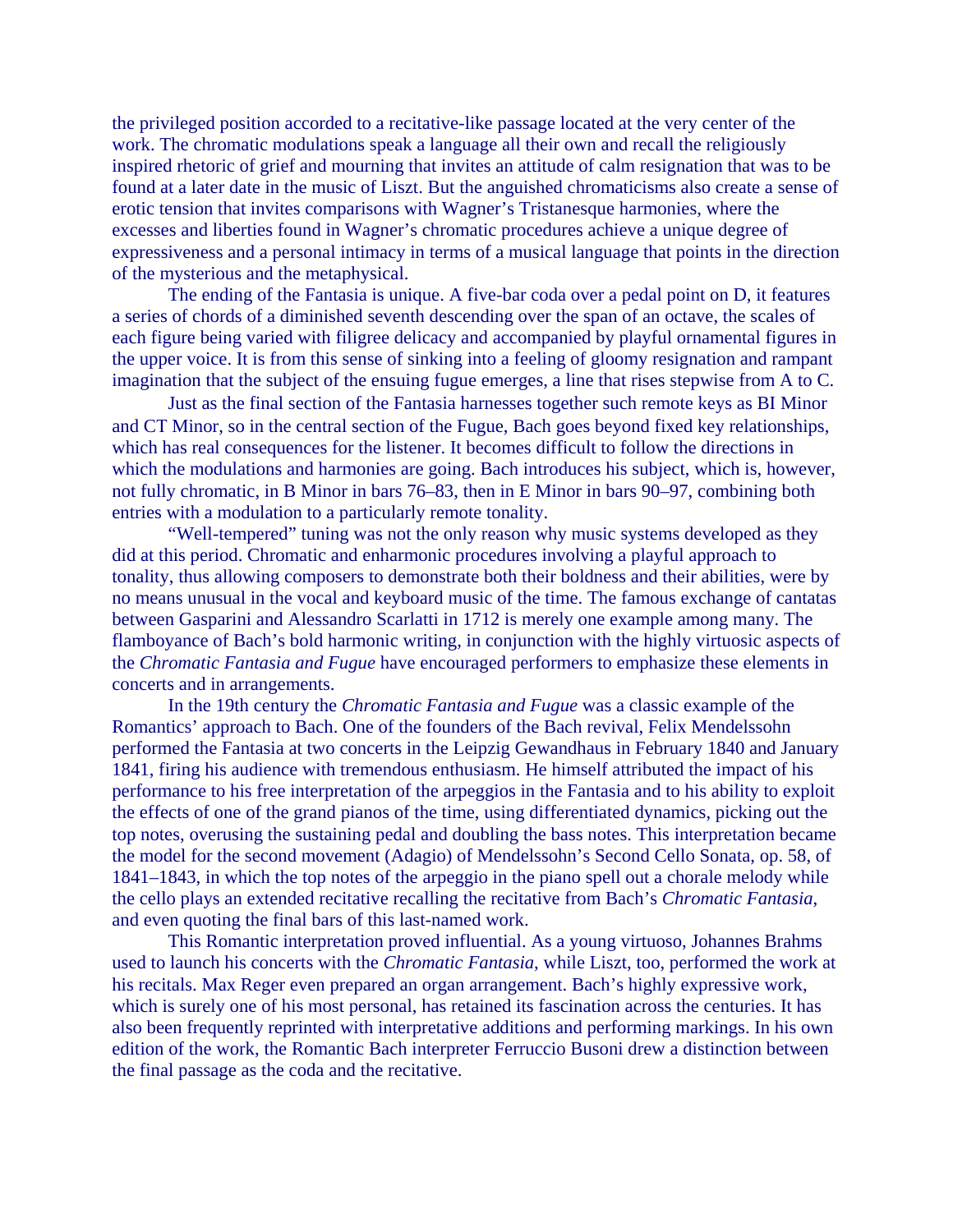The *Chromatic Fantasia and Fugue* is a visionary work that looks far beyond its age in terms of its formal design, its structure, its character, and its inherent musical language. Even today it continues to point the way forward. And YES, Bach indeed was aware of the precedents for this sort of thing in the early 17th-century florid and often fanciful keyboard and lute capriccios and toccatas by Frescobaldi, but also of the precedents of the French clavecinists, e.g. Rameau, Couperin, and de Grigny who all created a very, very virtuoso style. And YES, Bach had studied and knew these compositions very, very well, and integrated these compositional elements and refinements of ornamentation into his works, such as the *French Suites*, the *French Ouverture*, and the *Goldberg Variations,* and *The Art of Fugue*, as, for example in Contrapunctus 6, "in Stile francese").

Jerry: Switching gears to the subjects of performance and recording, let me ask if you used the same Steinway piano for this new Bach program as you did for your *Goldberg Variations*. You mentioned earlier that you thought highly of Angela Hewitt's Bach, so I must tell you that I have consistently cited her Bach, along with András Schiff's and Craig Sheppard's, as being my top choices. There's a playfulness in Hewitt's Bach that I really like, and she has chosen to perform on a Fazioli piano. So what guides your choice of instrument?

Burkard: Yes, I know Hewitt plays on a Fazioli. In fact, I was one of the first to play on a Fazioli F-308, when the company was starting out. This was in 1988, and for one of my earliest recordings (a Brahms CD released by Bayer), I used this Fazioli F-308. In 1990, I became "Official Artist of Steinway & Sons" and got their best instruments and best services (by the way, my friend Georges Ammann, tours with me for all my recording sessions, but also assists with my recitals); and from this time I concentrated only on Steinway. The instrument on this Bach CD is one of my own Steinways, an instrument from Steinway Hamburg, which I hoped to find for many years, and then found in 2010. My pianos in general are alive to me and a mirror of me. So, it was vital to get it right. The Steinway Grand D-274 I play on my new Bach SACD is not the same instrument I used for my *Goldbergs.* For the new program I needed a much more rich-toned instrument and, so I think, it's adequate. Piano and artist have to blend into one. That's my artistic credo.

So, what are my personal demands of an instrument? It has to fulfill all artistic requirements to the highest degree: full sound; ability to sustain tones, which is a prerequisite to realize the polyphonic structures, especially to point out the longer notes and organ-points; and then, great flexibility in the tonal palette, which is enormously important for underlining the independence of the voices, and which can bring out countless registrations, like on an organ. The mechanical lightness is so wonderful, which enabled me to realize the extreme virtuosity in the faster movements of the variations. The complete range of tone and voicing of the instrument is so plastic that the clarity of the polyphony is guaranteed at all times.

But, to bring out all these qualities, all aspects have to come together. My piano technician, Georges Ammann from Steinway-Hamburg, is one of the best technicians in the world, and as chief-technician from Streinway Hamburg, he collaborates with all major pianists. It's his profressional knowledge and experience that have enabled this instrument to achieve its full potential. He really did a great job! Otherwise, it's my recording producers, Friedemann Engelbrecht and Tobias Lehmann, and my recording engineer, Julian Schwenkner (Teldex-Studio in Berlin, teldexstudio.de, which is renowned throughout Europe), who worked on the really unique reproduction of my piano sound.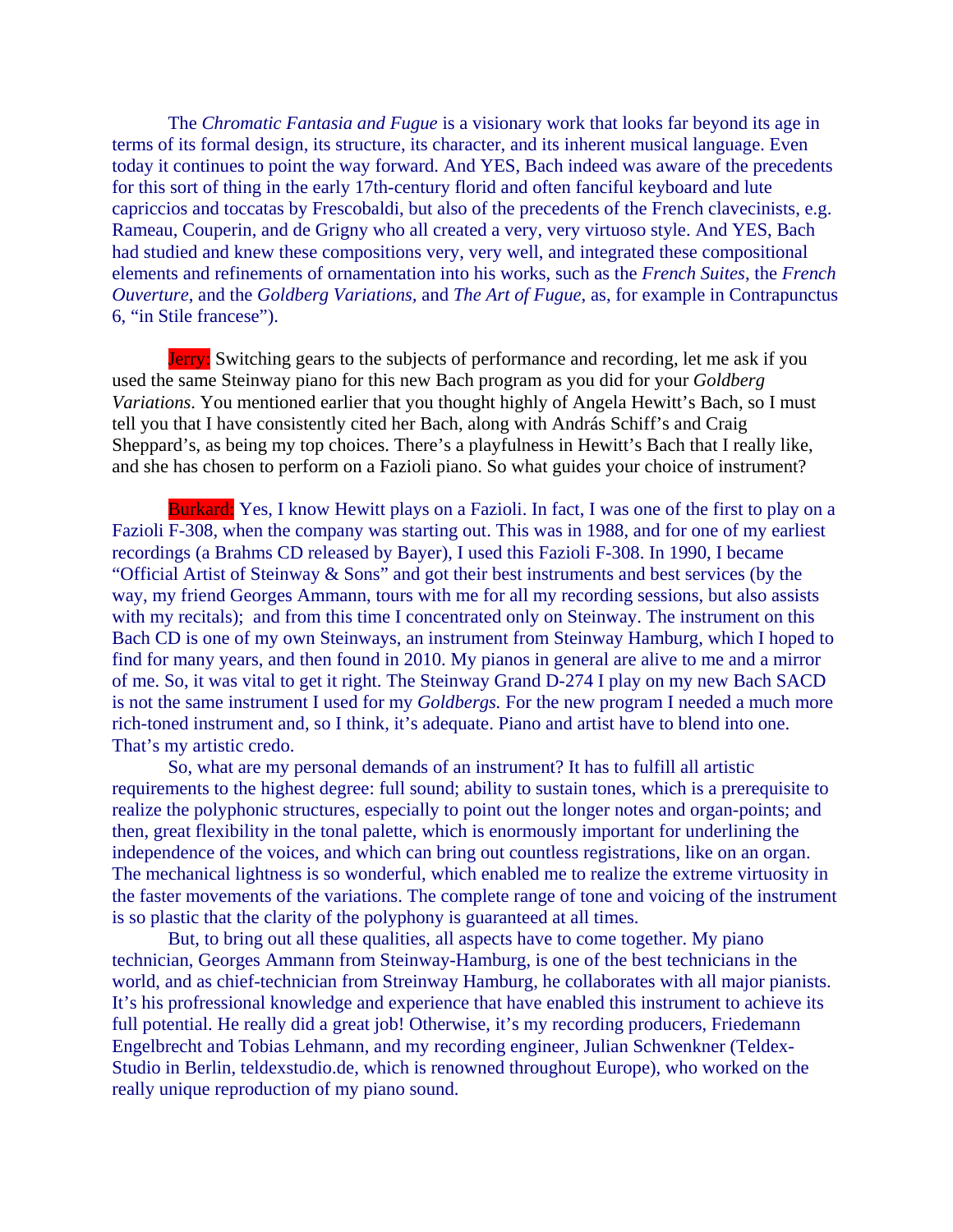As we all know, the singularity in the art of Bach is the fusion of both the horizontal and vertical lines. It's a real wonder to see that the creation and forming of the horizontal line, the polyphonic structure, also results in this perfect, beautiful vertical line, the harmonic line. As we also know, Bach already used the full harmonic range and radius as no composer before him. My artistic aim of course is to point out the horizontal line in a dynamically elastic way, but in the same breath, to form the harmonic line in a bright field of color (I would call it "harmonic articulation"), to achieve a particular atmosphere of emotions and moods, drama, velocity, vividness, and so on. As we can imagine, these are high demands for an instrument. The instrument has these prerequisites, because the clarity on one side delineates the polyphonic structure, but these lines also blend into a "compact sound," by which it's possible to realize and verify the harmonic articulation I've described. One can be lucky to find an instrument with both qualities.

Jerry: This next question is one I ask of every instrumentalist I interview, so you're not going to get away without having to answer it. We spoke earlier about playing Bach on the piano vs. the harpsichord, but there's a further distinction to be made between "modern" piano, "period" piano, and fortepiano. Bach would have had the opportunity to play on the latter, when he visited Frederick II in Potsdam in 1747. Is there a case to be made for performing Bach on fortepiano? I ask this for two reasons: one, some very fine recordings of Brahms's solo piano music have come my way recently, featuring performances on various pianos of the composer's time; and two, I'm just curious to know in general your attitude towards performing on period instruments, whether authentic or copies thereof.

Burkard: It's a profound deliberation and decision to perform Bach on the piano—or on harpsichord. One has to free oneself from the idea that the compositions of Bach are strictly bound to the instruments of the Baroque epoch. One has to remember that Bach himself used other keyboards than the harpsichord, such as the spinet and the clavichord, all instruments that have their own character and different handling and so have a decisive effect on interpretation. That means Bach himself didn't restrict performers to *one* instrument, *one* sound, and *one* manner to play his pieces.

And then we have Bach's compositions for organ, another other style in music, structure, and sound altogether. Bach was a very versatile and complex, nearly multilayered composer, and I'm convinced, if Bach also had known the piano concert grand of today, he would have been fascinated by the richness of artistic possibilities.

On the other hand, if one knows the historic background of Bach interpretation, one has to confess that many readings of the text of the compositions in whole must be dependent on the style of harpsichord, spinet, and clavichord playing, especially articulation and phrasing. These readings cannot directly be produced on a concert grand piano. One has to verify and reproduce these readings in another manner by pointing out the original meaning in a relative manner, but one that is convincing in relation to the new instrument.

To answer your question directly, even being a concert pianist, I don't find in general that it's necessary in some final sense to perform Bach on a concert grand piano. To play Bach in historic academic style absolutely has to be defended, and these interpretations surely have their absolute justification. But if you already make the jump to play Bach on the piano, you have to do this with all the consequences. Then you have to play Bach not in the style you would on